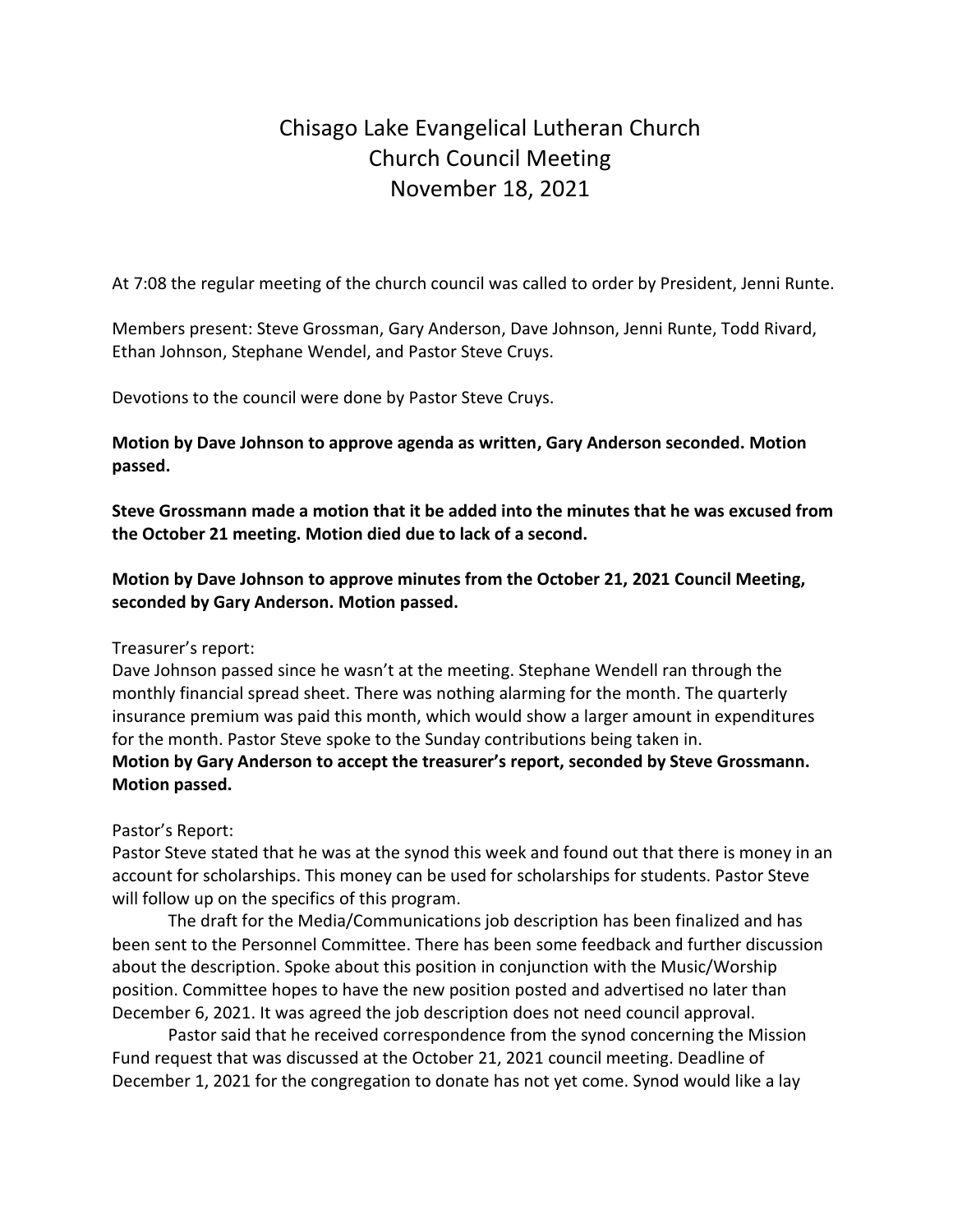#### **Page 2**

Representative from the church to communicate with them. Dave Johnson agreed to be that person.

Annual Meeting in January was discussed. The meeting should be zoomed for members that did not want to, or could not attend the meeting in person. Proposed agenda for the Annual Meeting has been sent out from the church office prior to this meeting. Jenni suggested that Stacy come up with something for the youth to be involved with during the annual meeting, which will be after the Sunday Worship Service in January. She also suggested the church sponsor a brunch after the meeting, possibly catering the food. Council thought the idea was good. Dave Johnson volunteered to contact John Ekstrom from North Branch, who does catering for large groups, to see availability and cost. He will come back with the information with an email or the December meeting.

Pastor spoke about the A/V equipment that was possibly tampered with. His thoughts were that nothing was tampered with. The new cabinets that are going to be made to house the equipment will have locks. The church alarm system was also brought into the discussion. How it works, who monitors when triggered, and times it activates itself. Pastor will follow up on the alarm system.

#### Personnel Committee:

Pastor Steve brought up that fact that in the absence of the Media/Communications position, Julie Reamer has stepped up and is doing much of the coordination to continue to get the weekly broadcasts done. He asked if the council would look at some type of compensation for her efforts. **Motion by Steve Grossmann to give Julie Reamer a check for \$500.00 for the extra time she spends coordinating media, seconded by Dave Johnson. Motion was discussed at length. Question was called. Motion passed.**

#### Announcements:

Jenni Runte said that she has received an email from Pastor Taryn, advising her personal property from the parsonage was all removed. She was not able to remove the red shed as of yet due to some problem with mud. Jenni will respond to her, fine.

Jenni spoke to Carrie Benson about the policies and procedures for the building for events or groups requesting use of the church. Property will review this.

#### 3M:

Dave Johnson reported no expenses this month. **Motion by Jenni Runte for council to approve having the 3M Committee move the current expense's to the top of the Financial Gift Policy and Form . Gary Anderson seconded the motion. Motion passed.**

# Finance:

Dave Johnson spoke to the audit that is being done by Mahoney. Dave said the actual person doing the audit, Carol E. Lindsey, has been in contact with key personnel to set up a meeting with them. Dave said the audit should be completed in December some time.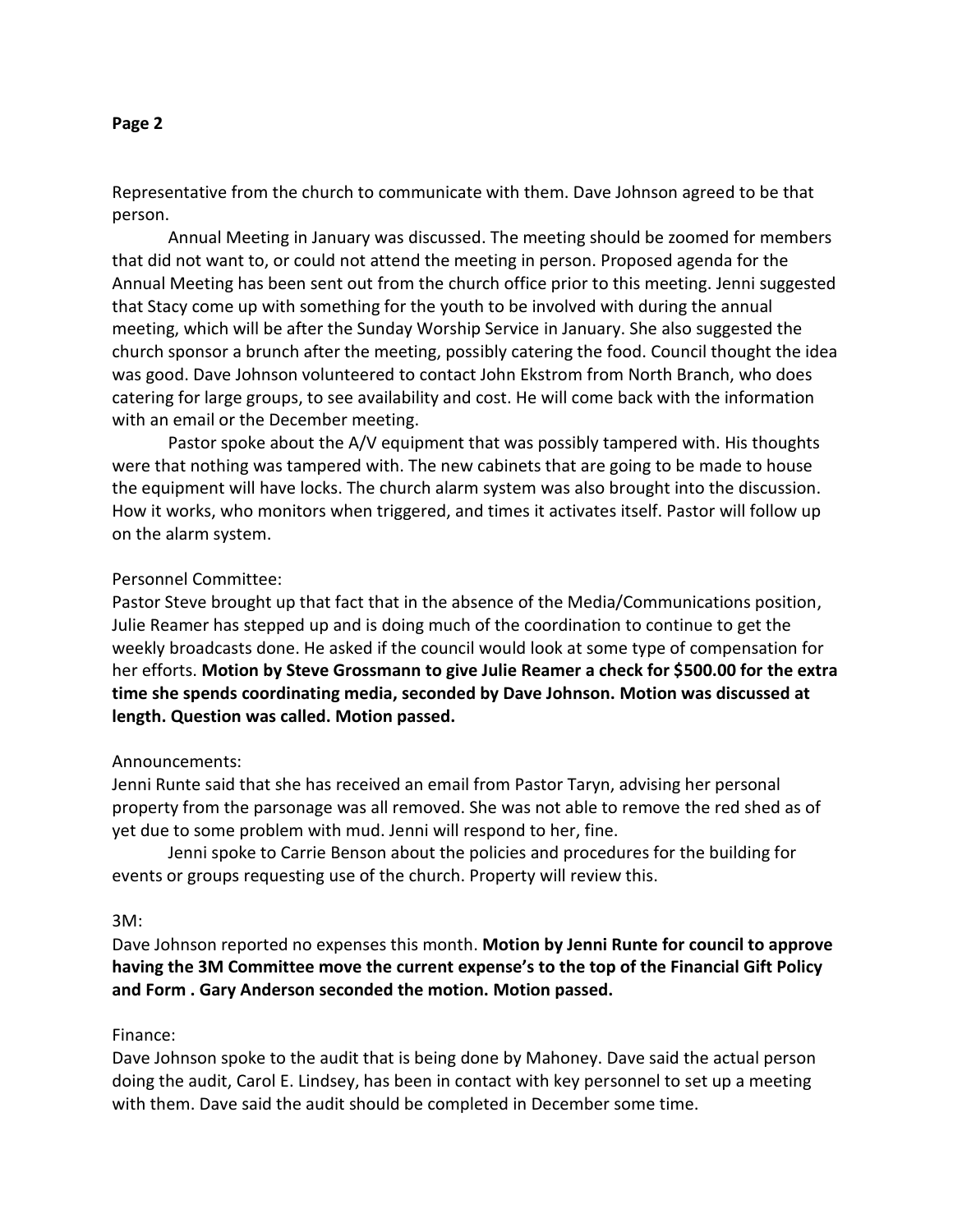#### **Page 3**

Jenni moved to item #1 in Old Business. Financial Audit & Audit Committee needed. Jenni Runte stated we still need an audit committee. Prior to this, it was discussed to have three people from the congregation to be on this committee. No one has volunteered as of yet. Jenni has three names of possible volunteers. Dave will contact these person's and ask if they will serve.

# Stewardship:

Pastor Steve commented that he sent out a letter to the congregation about giving, financial donations.

# Property Committee:

Steve Grossmann gave the report from the Property Committee's meeting. Steve filed minutes from the meeting. Said the parsonage had been cleaned and winterized. The van is ready to go for use.

## Personnel:

**Motion by Steve Grossmann that Louise Angrimson be thanked for her service and be done working after the Annual Meeting Reports have been prepared, to end January 15, 2022. Ethan Johnson seconded. Motion passed.**

Pastor Steve asked the council to consider a cost of living increase for church staff, possibly 6%. **Motion by Steve Grossmann that a cost of living of possibly 6% be recommended to the Personnel Committee. Gary Anderson Seconded. Dave Johnson proposed a friendly amendment that new hires in 2021 be 6% prorated, based on months worked for the year. Steve agreed to the friendly amendment. Motion passed.** 

Old Business:

Covid Redux:

Jenni Runte brought up the high rate of Covid-19 in Minnesota right now. Jenni suggested that we revisit the mask policy or mandate while in the church. Discussion ensued. **Motion by Jenni Runte we mandate that masks be worn for gatherings of 10 or more people. Motion died for lack of a second.**

Constitution Revision: No discussion or action taken.

Ministry Site Plan: No discussion or action taken.

Pastors Housing Allowance:

Pastor Steve requested the council amend or add to the motion which addressed his housing allowance, to include his start date and the monthly amount of \$3,000.